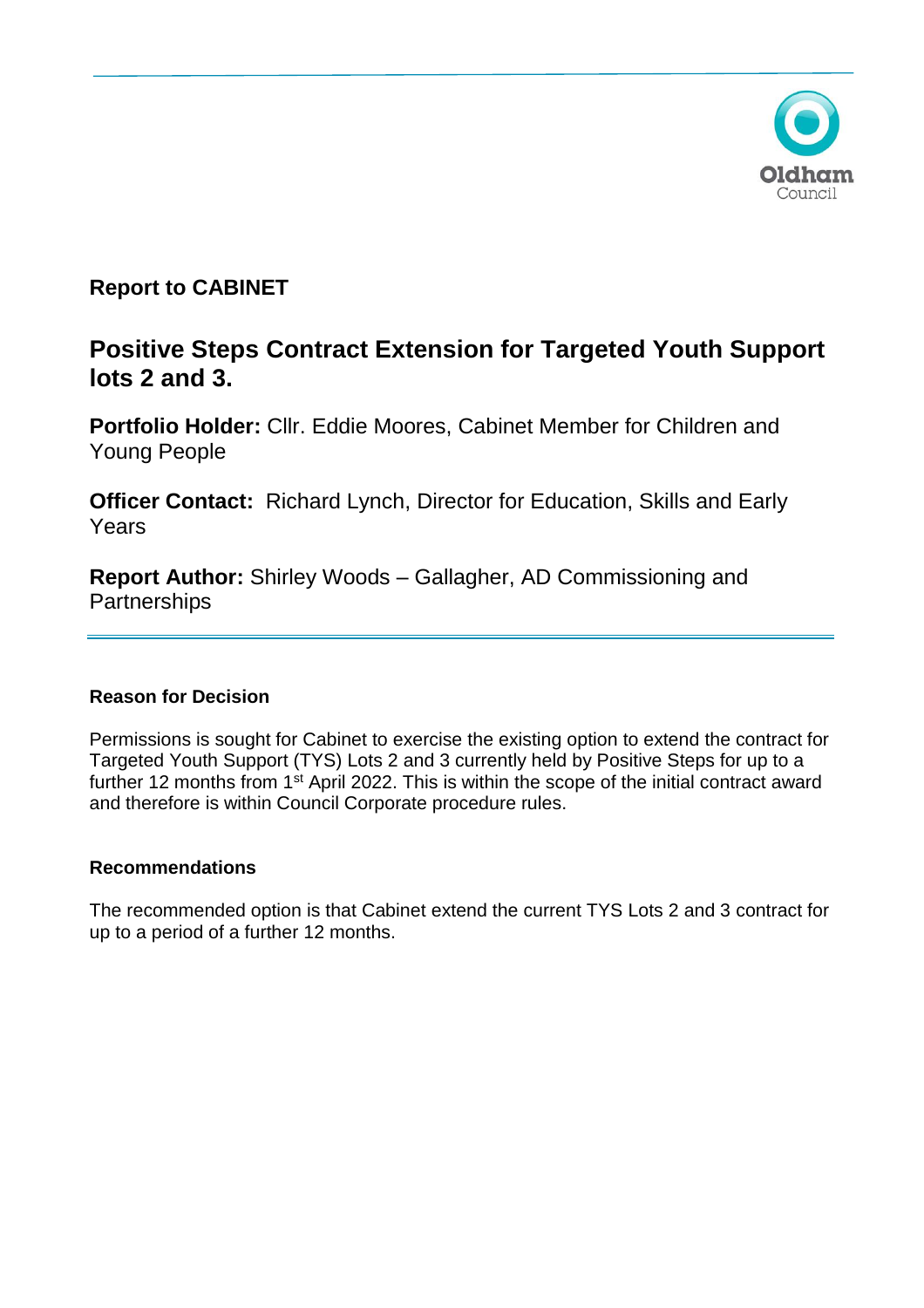FOR PUBLICATION

# **Positive Steps Contract Extension for Targeted Youth Support lots 2 and 3.**

# 1 **Background**

Positive Steps currently hold two contracts within the Targeted Youth Support (TYS) service offer. Both contracts were awarded from 1 April 2020 for an initial period of two years up until 31 March 2022 with an option to extend for up to a maximum period of a further twelve months to 31 March 2023.

The contracts within scope of this report are as follows:

- TYS lot  $2 -$  youth justice board offer
- TYS lot 3 young carers, targeted impartial information and careers advices and missing return home interviews

An extension to both lots is being sought for up to a maximum period of twelve months up until 31 March 2023, this is within the scope of the original tender and contract award.

### 2 **Current Position**

The Council currently commissions Positive Steps to deliver a range of services to support Oldham's young people under the overarching banner of Targeted Youth Services. These include support services for young carers; delivery of missing from home return interviews; careers information advice and guidance as well as the Council's Youth Justice Service.

The current contracts end on 31 March 2022 with an option to extend for up to a further twelve months up until 31 March 2023.

A Project Board will be established to meet fortnightly with agreed Terms of Reference to oversee a robust options appraisal. Further updates will be provided to DMT at regular intervals.

### 3 **Options/Alternatives**

### **Option One:**

TYS Lots 2 and 3 are extended for a maximum period of twelve months up until 31 March 2023. This would be within the intent of the current contract award and is within corporate procurement rules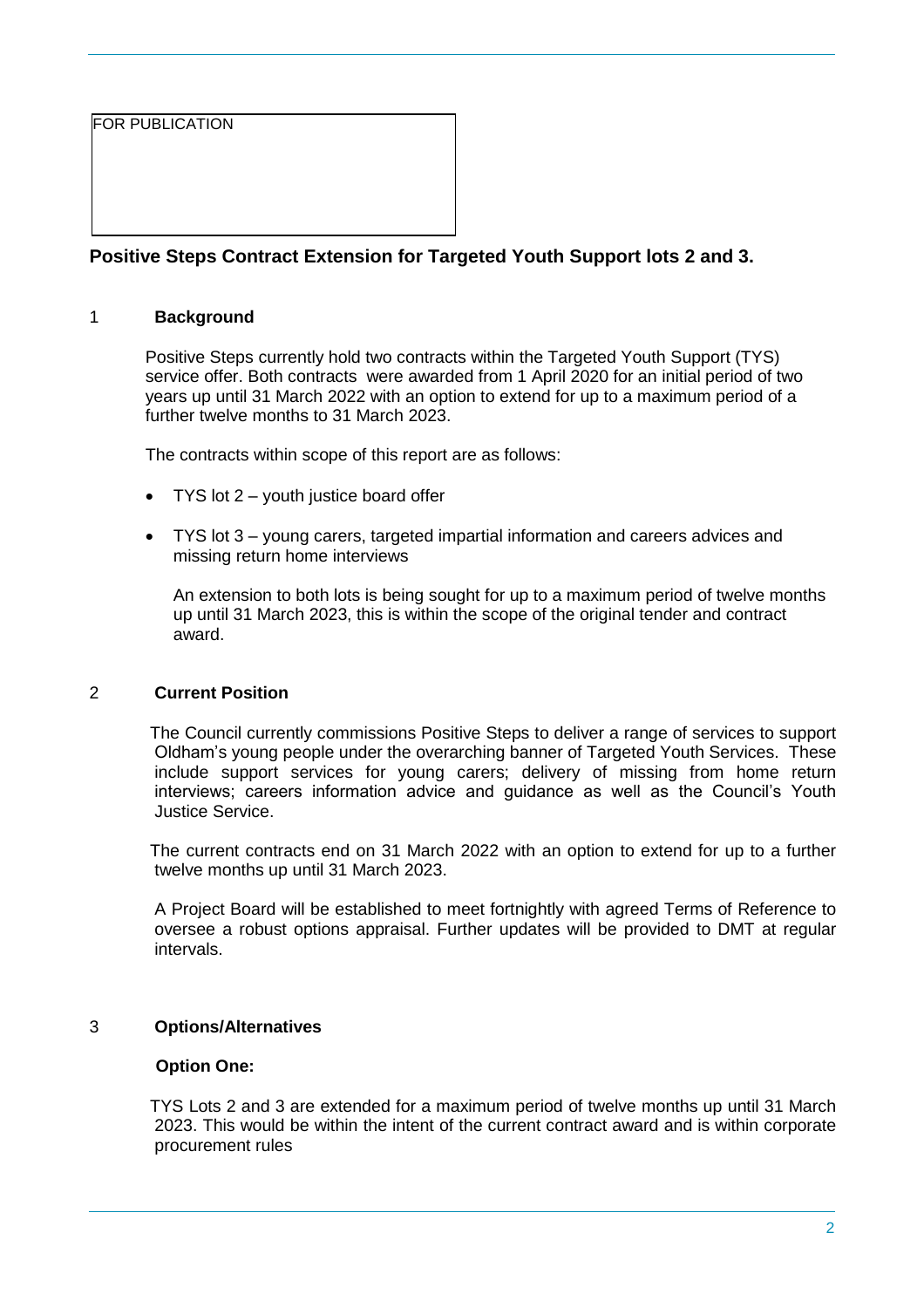### **Option Two:**

Notice is given to cease either or both contracts on 31 March 2022.

### 4 **Preferred Option**

#### **Option One:**

TYS Lots 2 and 3 are extended for a maximum period of twelve months up until 31 March 2023.This would be within the intent of the current contract award and is within corporate procurement rules

#### 5 **Consultation**

Consultations were undertaken as part of the original procurement and commissioning process. Further consultations will be undertaken during 2022 to develop future commissioning intentions.

#### 6 **Financial Implications**

Comments are contained in the report in the restricted part of the agenda

#### 7 **Legal Services Comments**

Comments are contained in the report in the restricted part of the agenda

### 8. **Co-operative Agenda**

The current contract is based on the co-operative agenda of the Council and any future commissioning intentions will also reflect these principles.

# 9 **Human Resources Comments**

Comments are contained in the report in the restricted part of the agenda

#### 10 **Risk Assessments**

N/A

### 11 **IT Implications**

N/A

### 12 **Property Implications**

Non for the Council. The provider will have their own property arrangements from which to deliver services.

#### 13 **Procurement Implications**

Comments are contained in the report in the restricted part of the agenda

### 14 **Environmental and Health & Safety Implications**